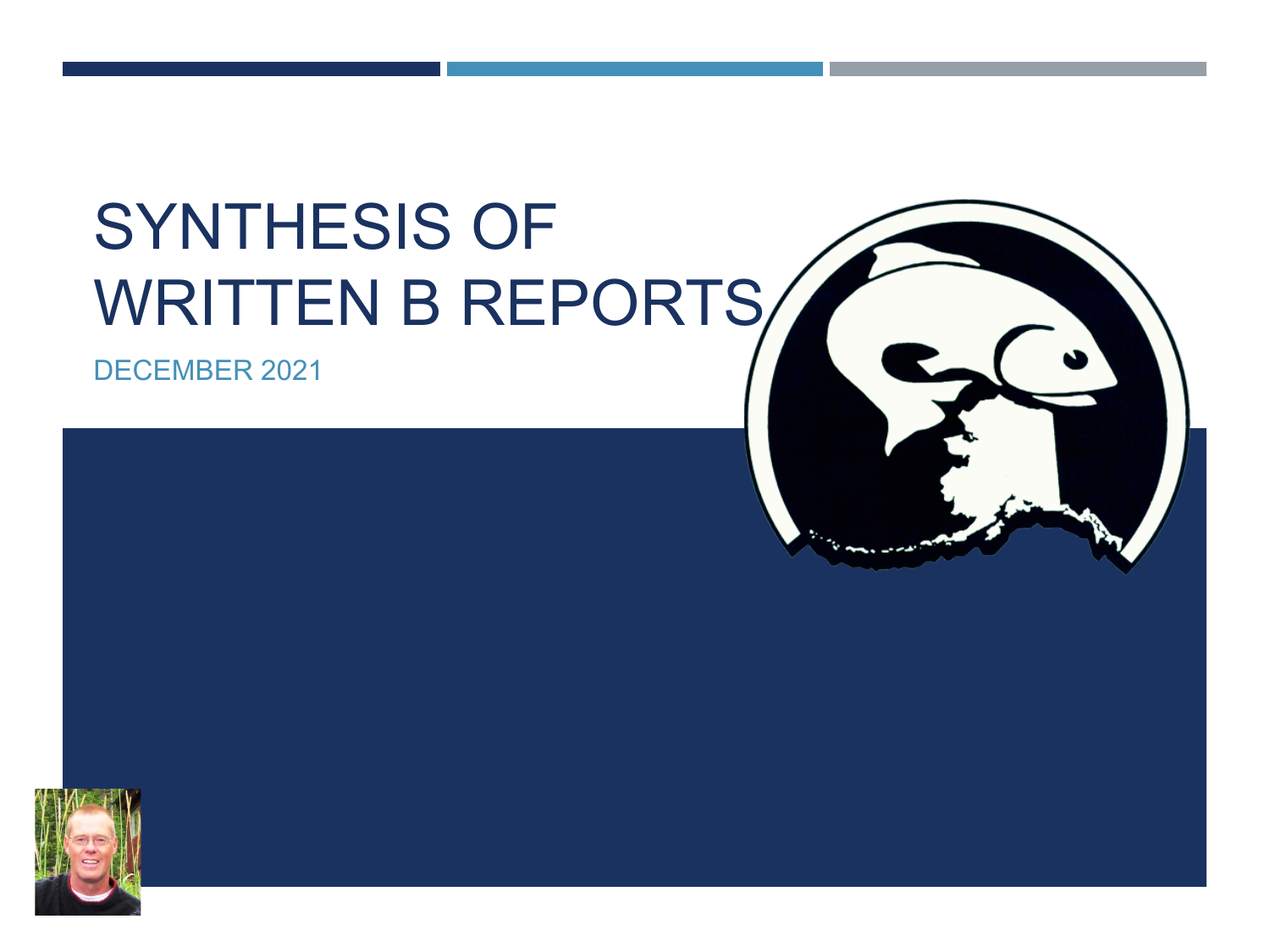#### **Lauren Smoker retiring after 31 yr. with NOAA GC**

- NOAA GC lead on Crab Rationalization, CDQ Program, BSAI Pacific cod allocations, Am 80 Program, inshore/offshore and AFA, Steller sea lion mitigation measures; many others.
- **Alaska Region NOAA GC expert on recusal** process, NEPA, FOIA, federal and state salmon management, and pretty much everything MSA.

As Demian Shane notes "*She is feisty and friendly at once, endearing herself to everyone who has had the privilege of working with her*."

Best wishes in your retirement Lauren – we are all going to miss you!



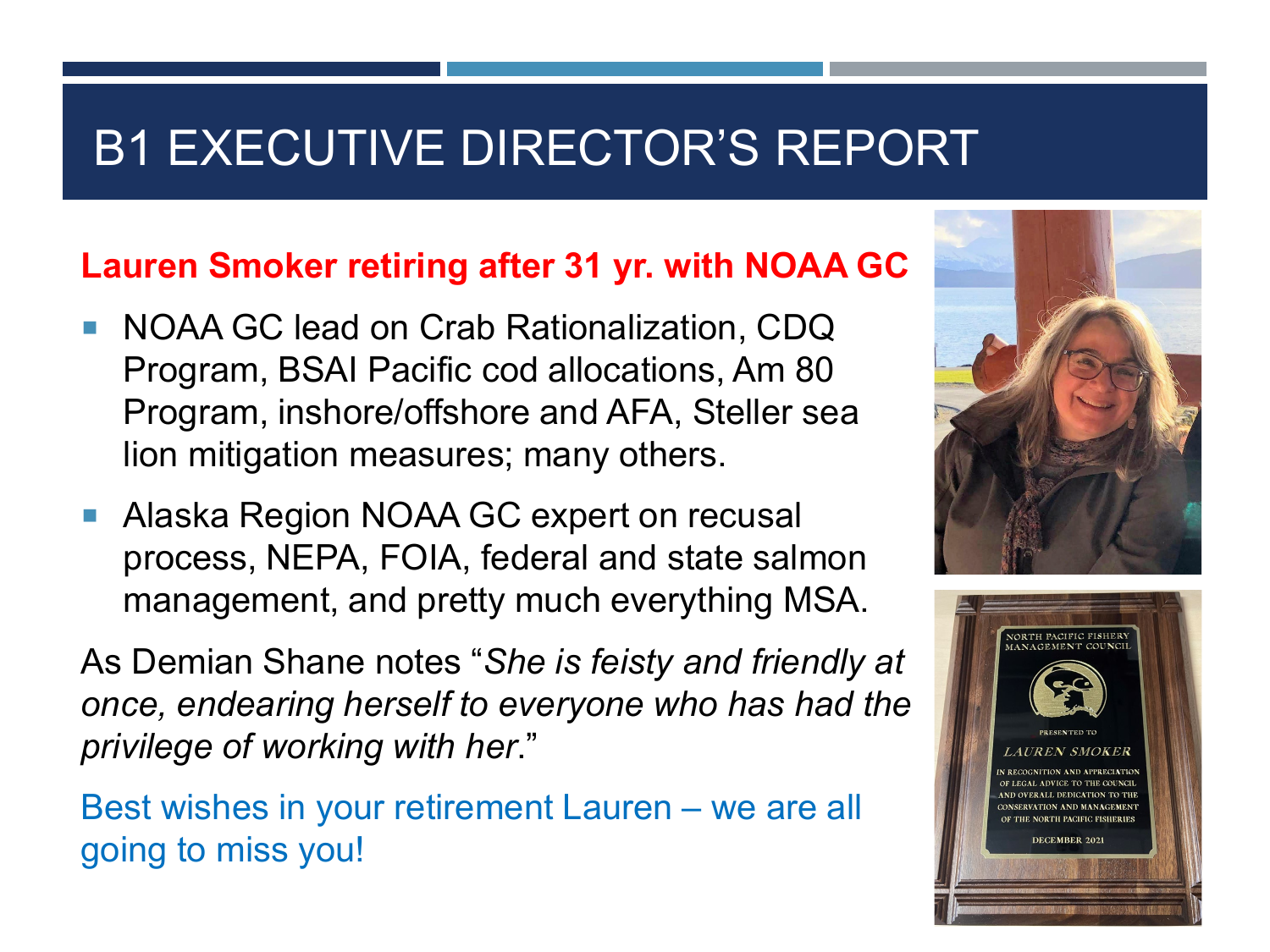#### New Council Members

- Mr. Doug Mecum, Acting Administrator NOAA Fisheries Alaska Region. Welcome back Doug!
- **Mr. Peter Fasbender, Assistant Regional** Director, Fisheries and Ecological Services, is the new USFWS designee. Welcome aboard Peter!

#### SSC Retirements

■ SSC members Dr. Matt Reimer and Dr. Anne Hollowed. Thank you for your service!

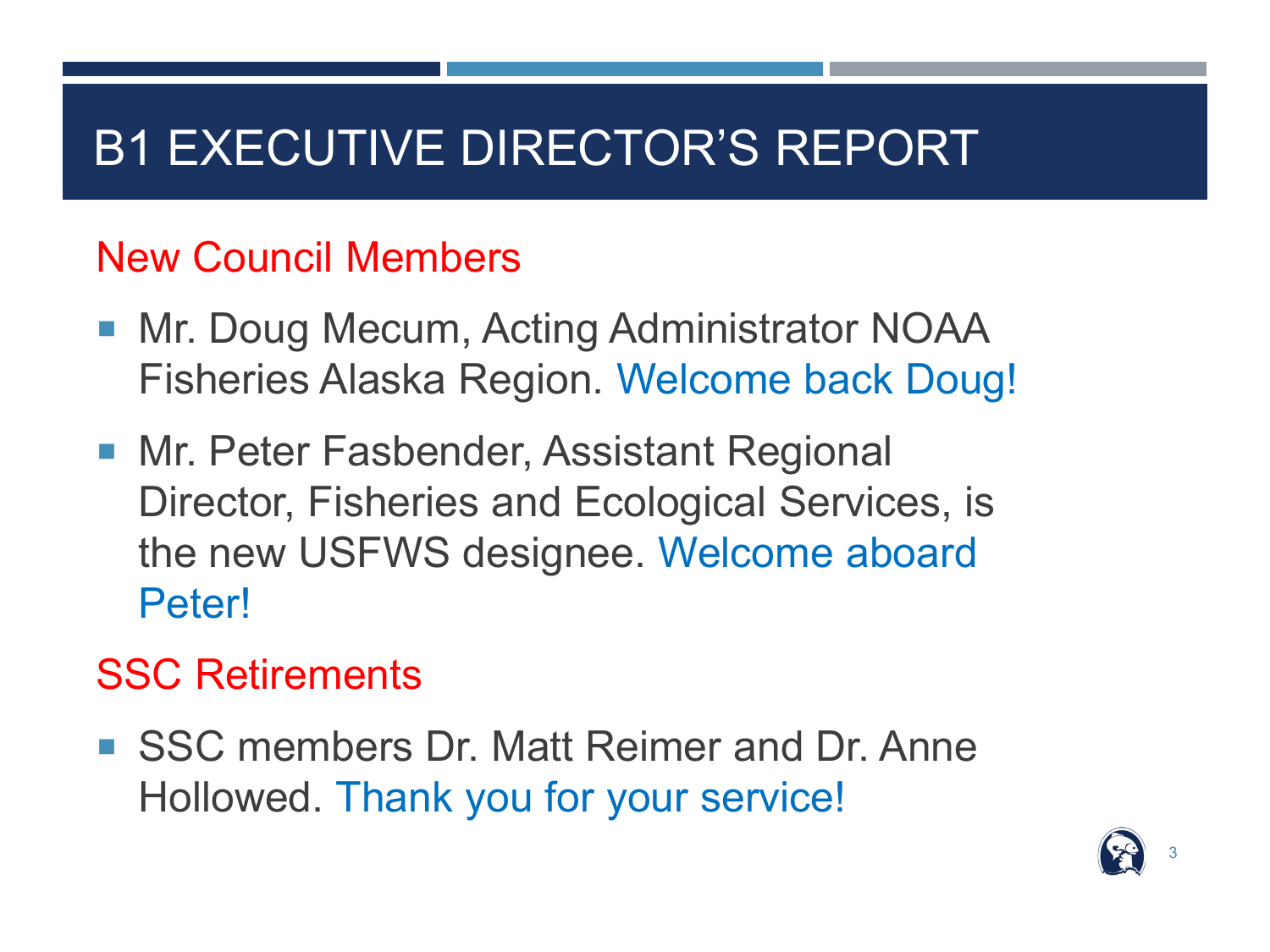Review of St. George Unangan Heritage National Marine **Sanctuary** 

■ NOAA conducting 5-year review of the sanctuary nomination to determine if the nomination continues to meet the criteria to stay in the NMS inventory. NPFMC previously raised concerns with criteria #7 (communitybased support). Comments due 12/17/21.

NOAA requesting comments on advancing goals of America the Beautiful report (30x30 initiative)

**Comments requested on specific topics. I have provided** staff notes under each topic that could be used as a basis for comments. Comments due 12/28/21.

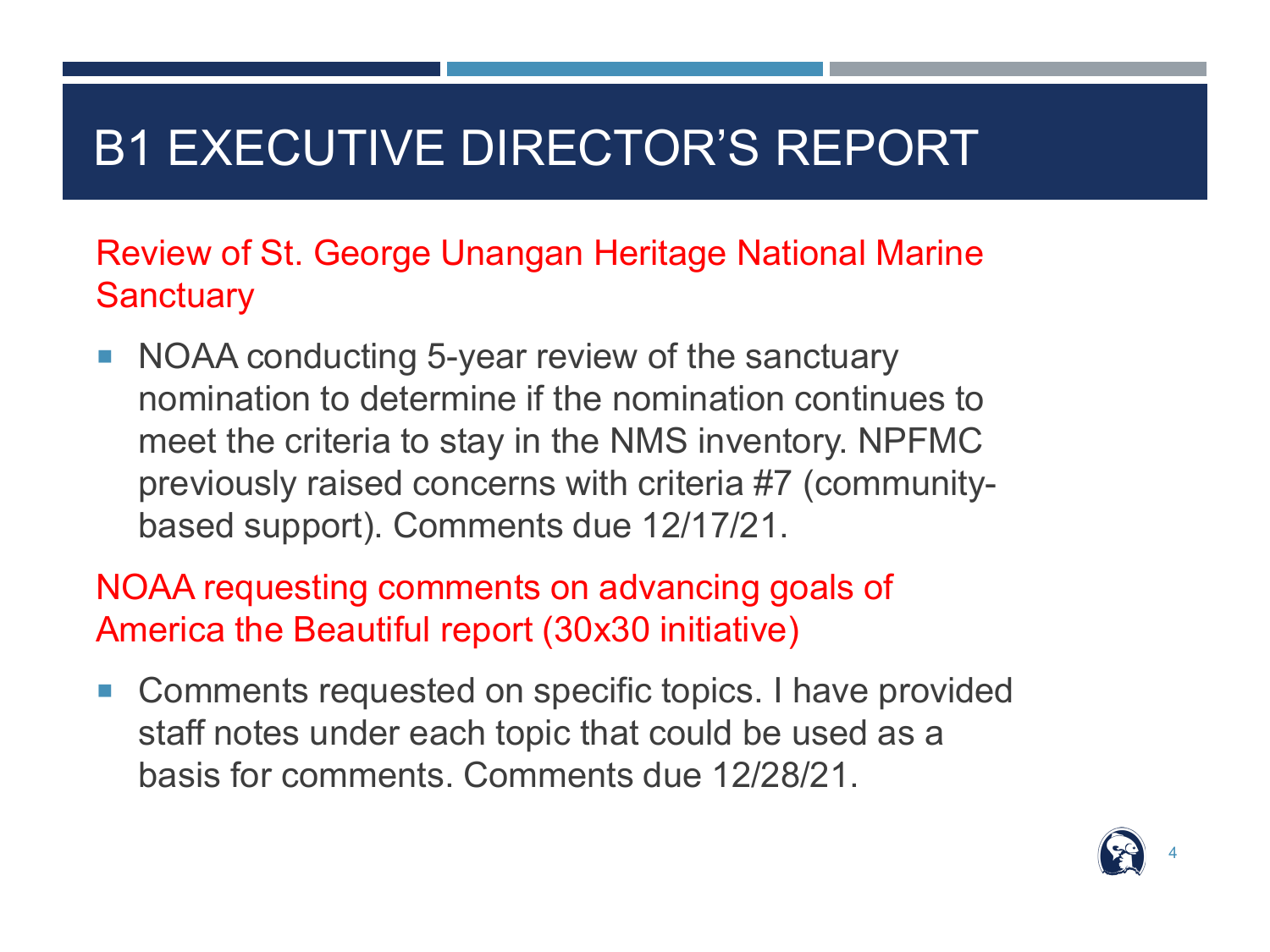Written Comment Policy - The comment period was open for 16 days, closing on COB November 30. A total of 240 written comments; 0 comments were removed.

Cultural Awareness Training – First Alaskans Institute provided training to staff 11/4-5. Council training being scheduled for 3/22.

Informational updates:

- Young Fishermen's Summit December 6-9
- **AYK Sustainable Salmon Initiative research proposal themes**
- The Future Ocean podcast

#### Amendment 80 report on Halibut Avoidance

 Written report posted under B-1; cooperative representatives can answer questions.

Executive Session today after Council breaks for the day (3pm)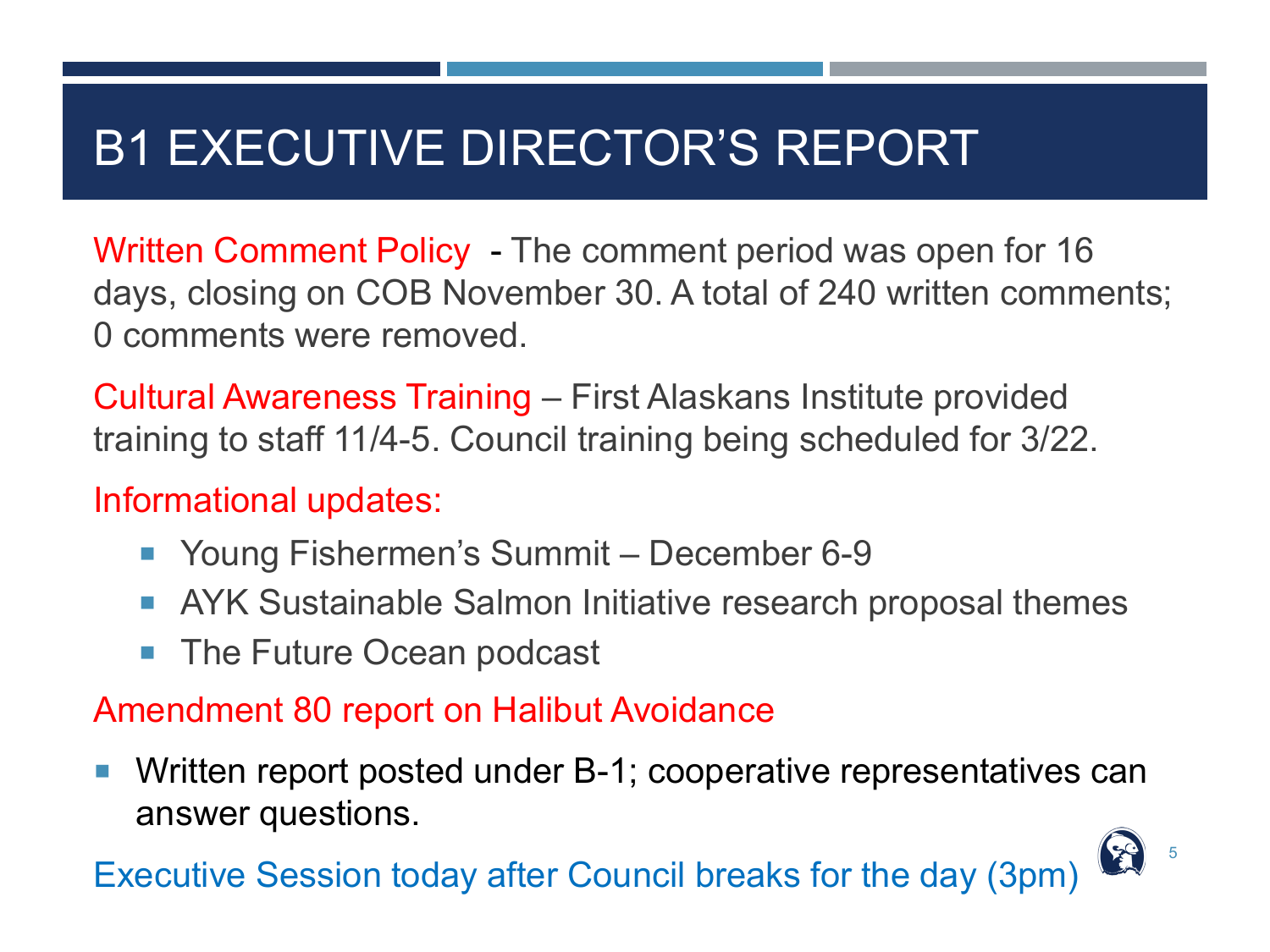## B2 NMFS MANAGEMENT REPORT

#### **TOPICS ADDRESSED INCLUDE:**

- Progress on rulemaking and implementations
- Final ADP, and proposed rule for a national minimum insurance standard
- Cost recovery fee modifications
- Updates on Aquaculture Opportunity Areas, Tribal consultation, Guided Angler Fish use, MMPA List of Fisheries, Donut Hole Convention, NEPA, and staff changes



■ Year-end inseason management report for BSAI and GOA 6  $\left(\begin{matrix} \bullet & \bullet \end{matrix}\right)$  . The contract of  $\left(\begin{matrix} \bullet & \bullet \end{matrix}\right)$  is a set of  $\left(\begin{matrix} \bullet & \bullet \end{matrix}\right)$  .



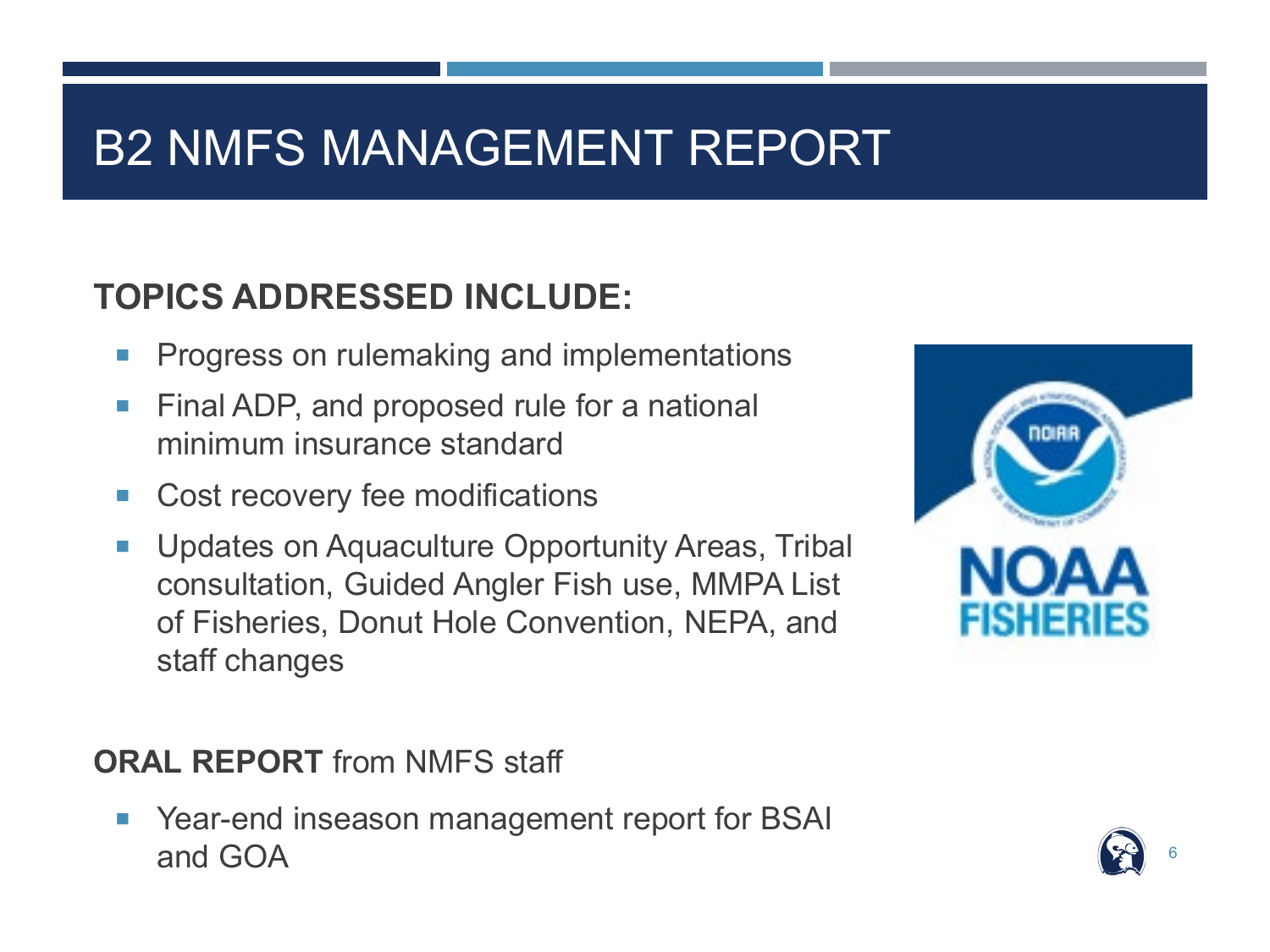### B3 NOAA GENERAL COUNSEL REPORT

#### **TOPICS ADDRESSED INCLUDE:**

- Designated officials and notice of recusals posted
- **Two new complaints challenging final** rule for Salmon FMP Amendment 14:
	- **Humbyrd v. Raimondo**
	- **UCIDA v. NMFS**





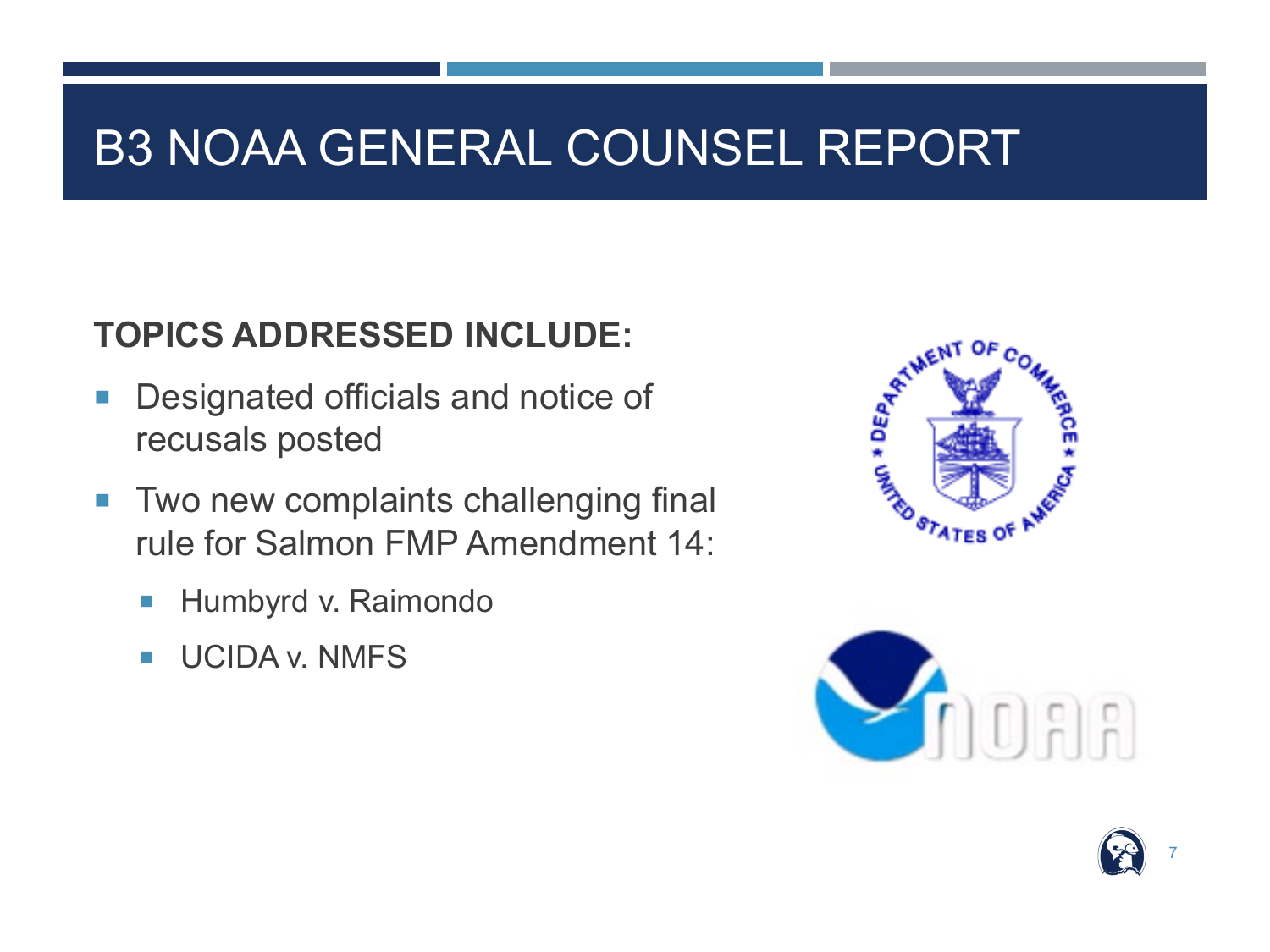## B4 NOAA ENFORCEMENT REPORT

#### **TOPICS ADDRESSED INCLUDE:**

- **Operational highlights**
- **Joint Enforcement Agreement with AWT**
- Education and outreach activities
- Case Updates
- Incident and settlement summary
- Observer program



Will Ellis, Assistant Director Alaska Division OLE, is retiring at the end of the year. Congratulations Will; thank you for your service in ensuring sustainable fisheries!

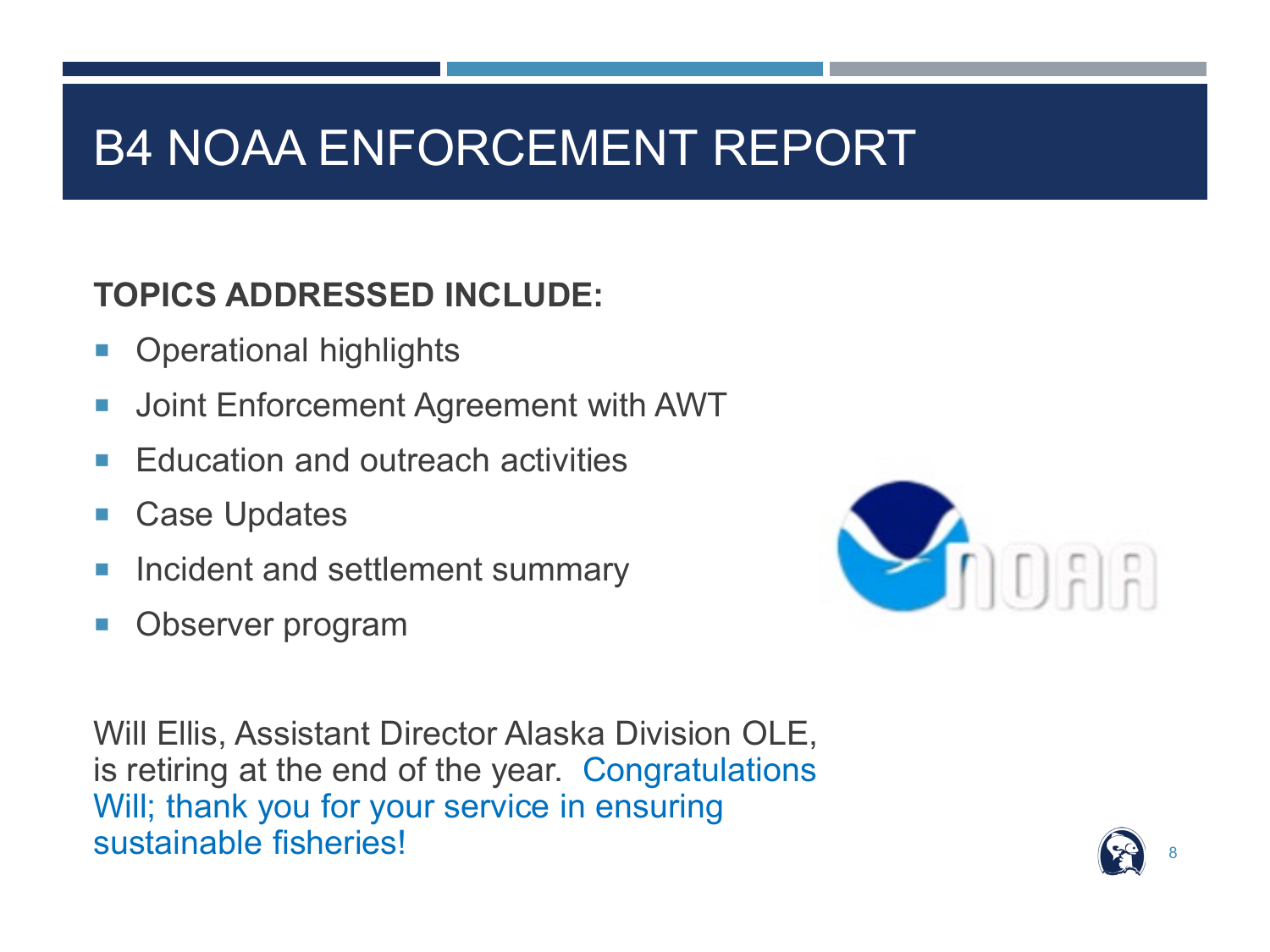### B5 ADF&G REPORT

#### **TOPICS ADDRESSED INCLUDE:**

- Status of State fisheries:
	- **AI Golden King Crab**
	- **ERS Tanner Crab**
	- **Statewide Scallops**
	- **Pacific cod**
- BOF meeting updates and proposals of interest

#### **Attachments to B-5**

- **Governor's Bycatch Taskforce**
- Subsistence Halibut Harvest Report



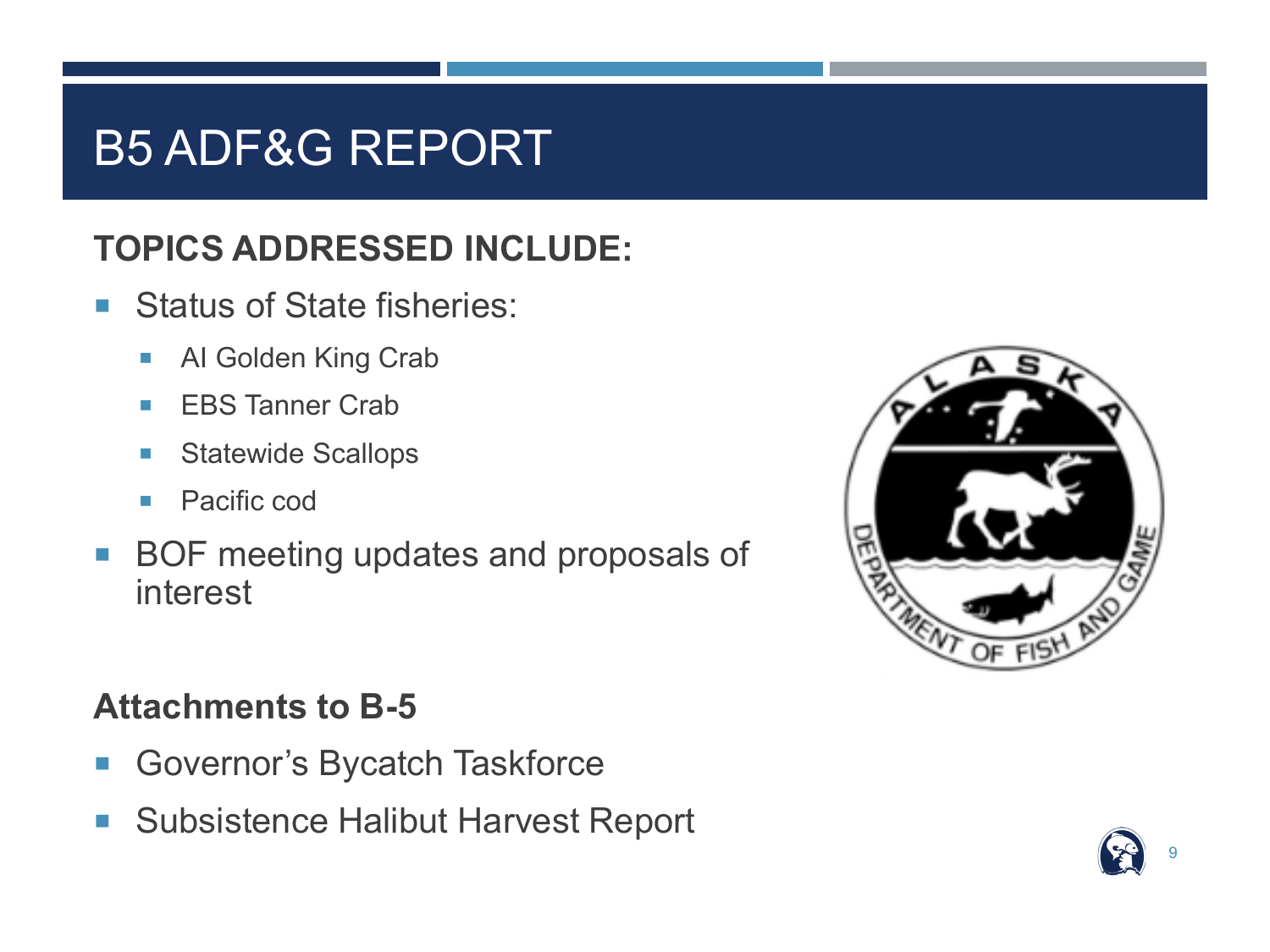# METHODS: SUBSISTENCE HARVESTS OF PACIFIC HALIBUT

- 14<sup>th</sup> year of program
- Voluntary mailed survey to all Subsistence Halibut Registration Certificate (SHARC) holders: 8,078
- Supplemented by contacts & interviews in 4 communities in Southeast and Western AK
- Harvests of some non-SHARC holders (57) included in estimates
- Total target group = 8,135 potential fishers
- Sample achievement: 5,127 surveys (63%)

Note: The report authors: Lauren Sill and David Koster, and subsistence program manager Caroline Brown, will be available to answer questions

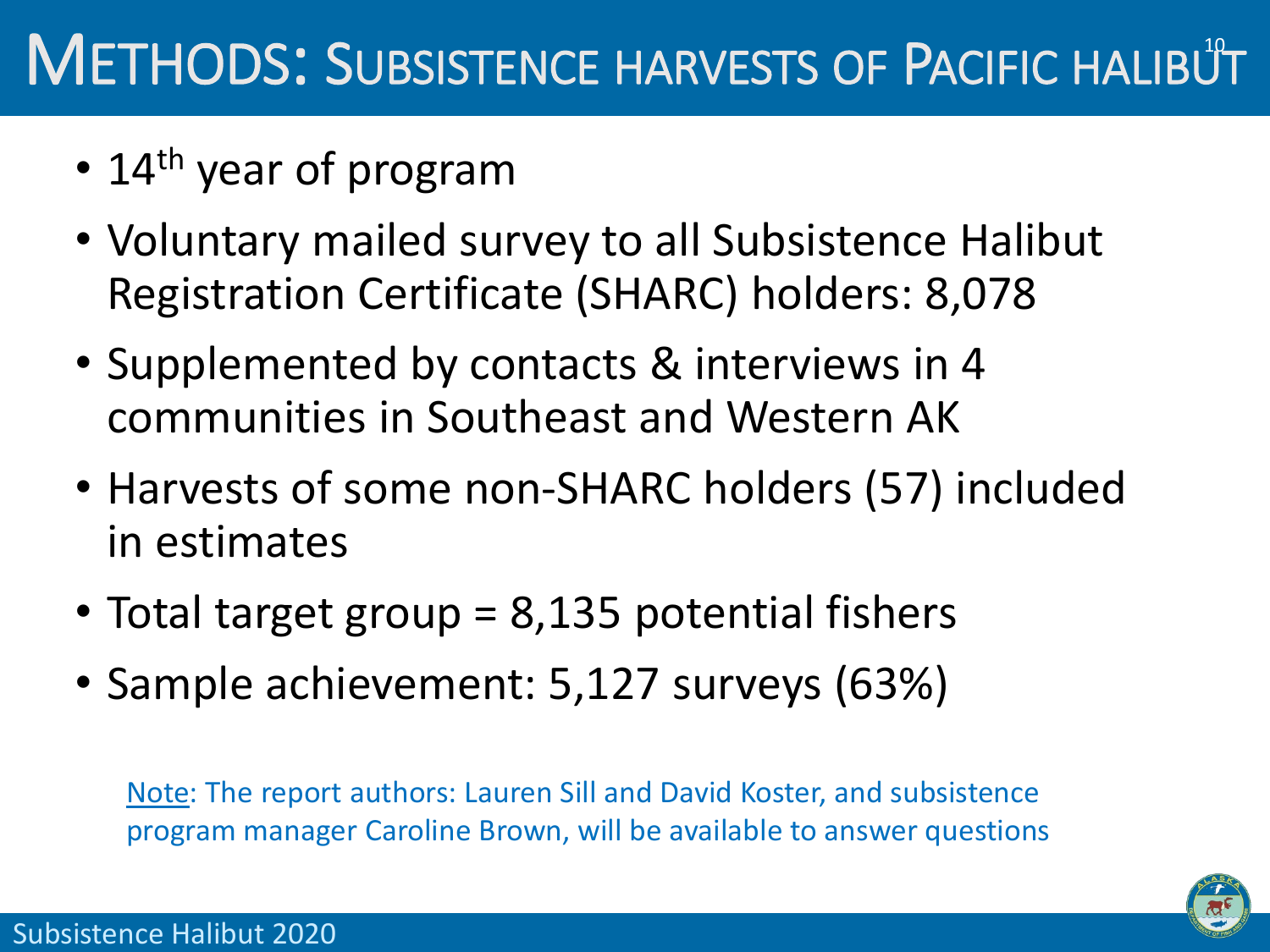# SUBSISTENCE HARVESTS BY AREA, ALASKA

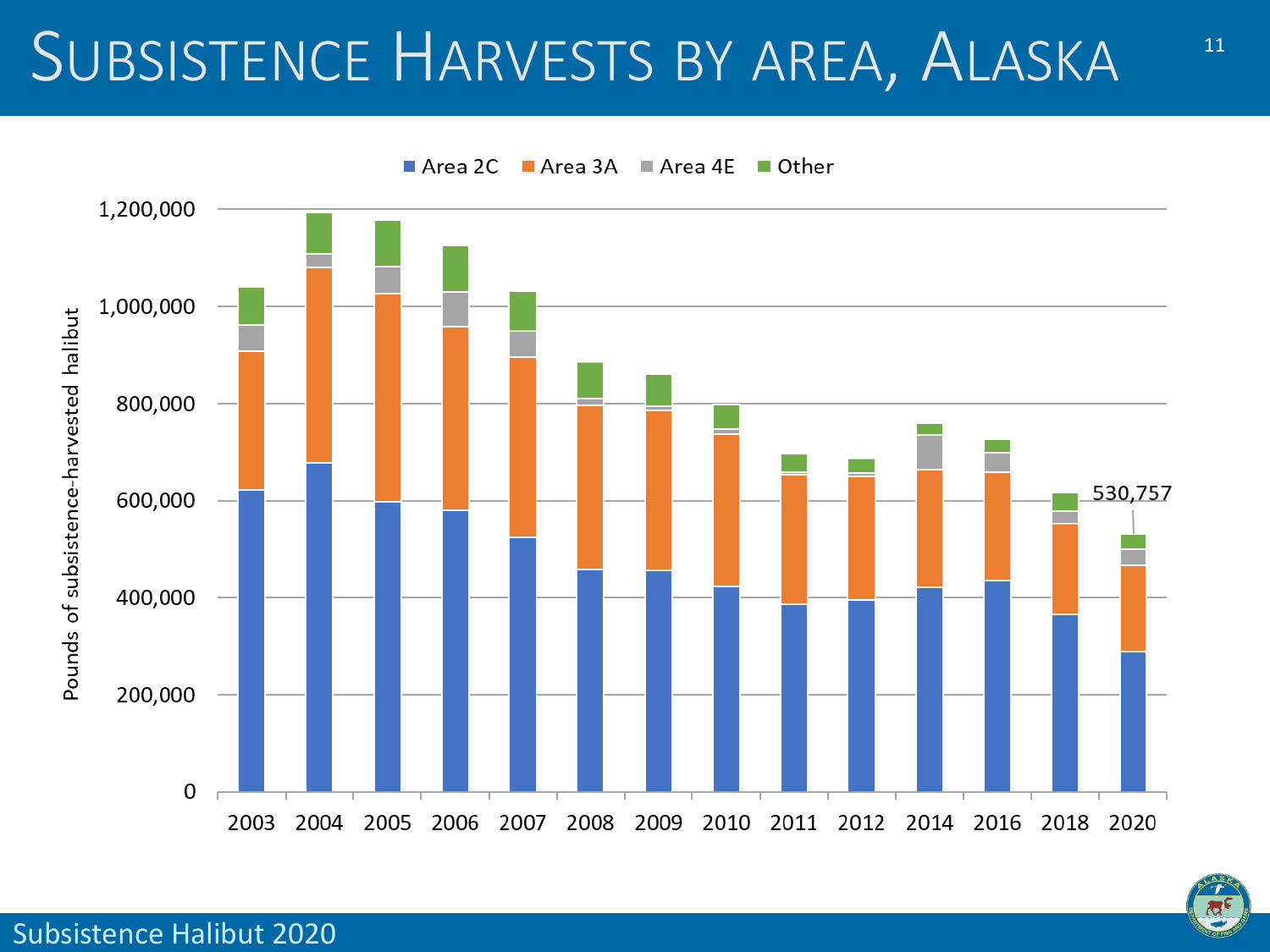# CONCLUSIONS: HARVEST SURVEY, 2020

- Overall, 2020 harvest survey was a success: good response rates and overall reliable harvest estimates
- Reasons for trends in harvests (state, area, community) and needs assessments are complex and require further investigation
- Concerns about nonrenewal of SHARCs, especially in certain regulatory areas
- Need to supplement mailed SHARC survey with inperson survey in portions of Area 4
- Recommendation to continue harvest monitoring

Note: The report authors: Lauren Sill and David Koster, and subsistence program manager Caroline Brown, will be available to answer questions

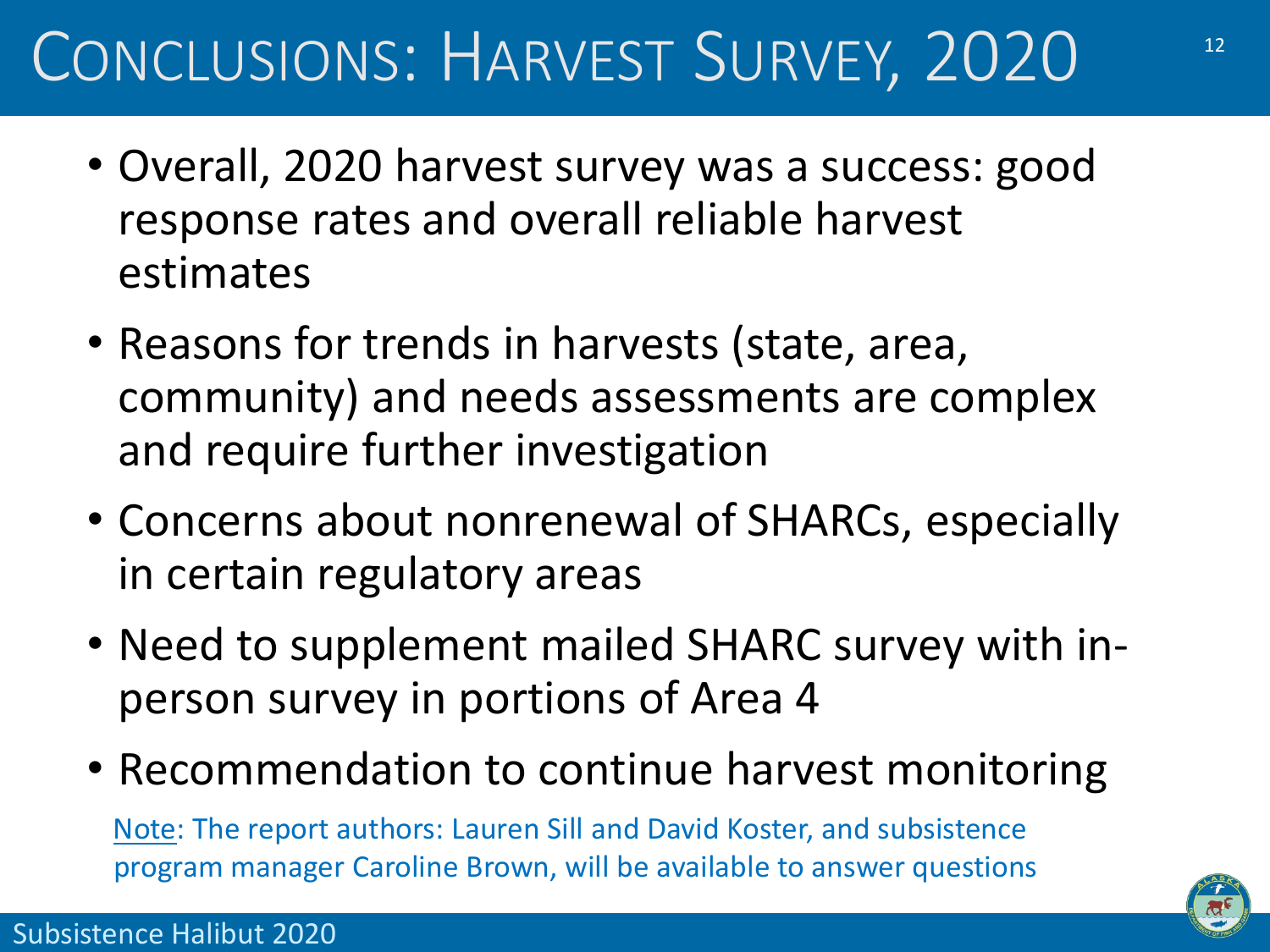### B6 USCG REPORT – SEP-NOV 2021

#### **TOPICS ADDRESSED INCLUDE:**

- Summary of enforcement activities at U.S. EEZ boundaries, IUU and the high seas enforcement, and for critical habitat areas
- **Vessel boardings and list of fisheries violations**
- Vessel safety / search and rescue cases
- **USCG resource summary**